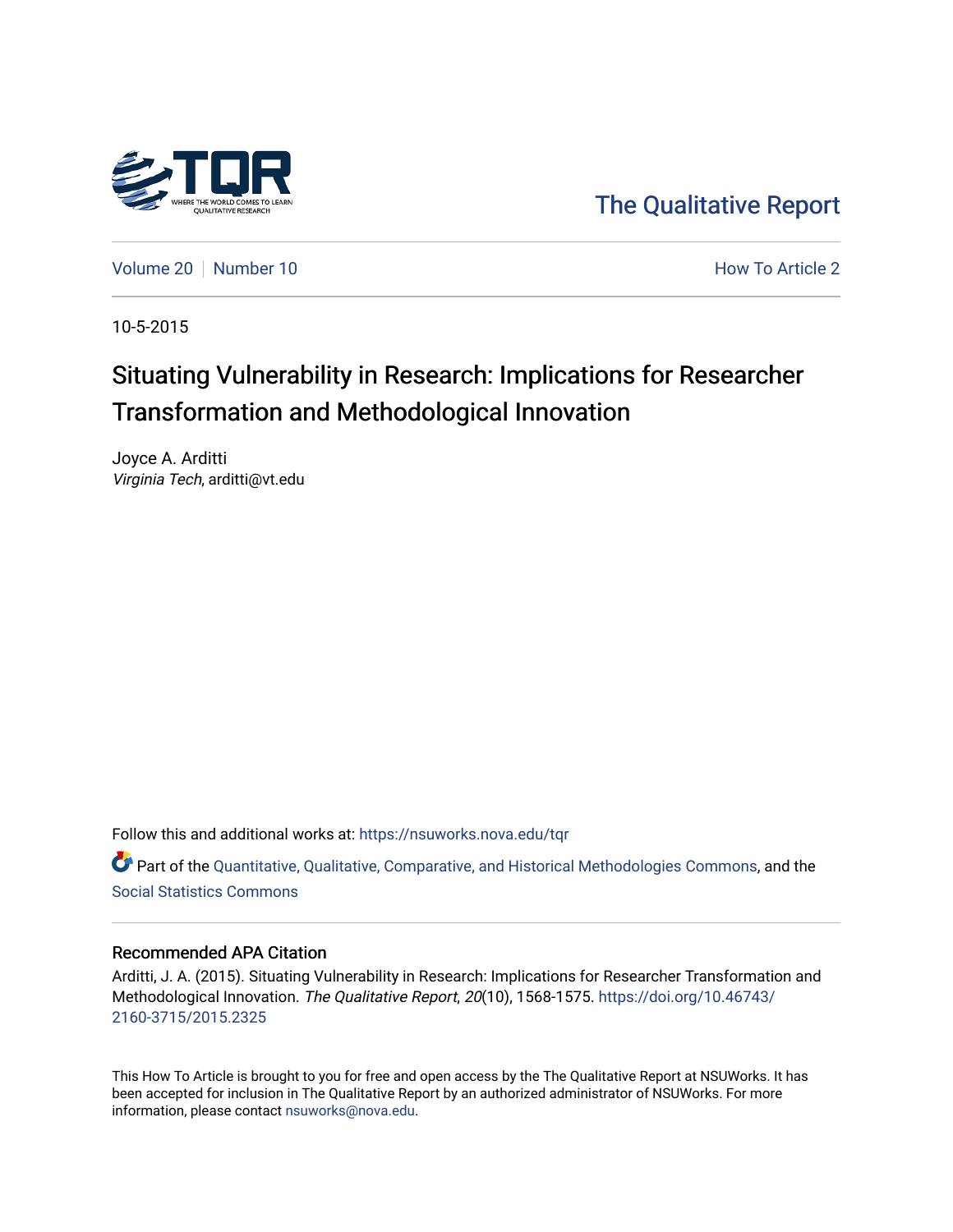# **Qualitative Research Graduate Certificate** Indulge in Culture Exclusively Online . 18 Credits **LEARN MORE**

### Situating Vulnerability in Research: Implications for Researcher Transformation and Methodological Innovation

### Abstract

In this paper, I broaden definitions pertaining to vulnerable participants and elaborate on issues in conducting research with justice-involved individuals and their families. I explore how special human subjects protections may inadvertently silence participants and further marginalize them, along with the social inequality that characterizes "at risk" research populations. Finally, I discuss how vulnerability can invite researcher transformation and methodological innovation and highlight the value of researcher reflexivity, community based participatory research and mixed methods approaches.

### Keywords

Vulnerability, Human Subjects, Mixed Methods Research, Qualitative Research, Criminal Justice

### Creative Commons License

၀ၜၜႜ

This work is licensed under a [Creative Commons Attribution-Noncommercial-Share Alike 4.0 License](https://creativecommons.org/licenses/by-nc-sa/4.0/).

### Acknowledgements

This article is a companion piece in response to Easterling and Johnson's 2015 paper published in the same volume of The Qualitative Report: Easterling, B. A., & Johnson, E. I. (2015). Conducting qualitative research on parental incarceration: Personal reflections on challenges and contributions. The Qualitative Report, 20(10), 1550-1567. Retrieved from http://nsuworks.nova.edu/tqr/vol20/iss10/1 An earlier version of this paper was presented at the Theory Construction and Research Methodology Pre-Conference; National Council on Family Relations; November 19, 2014; Baltimore, MD.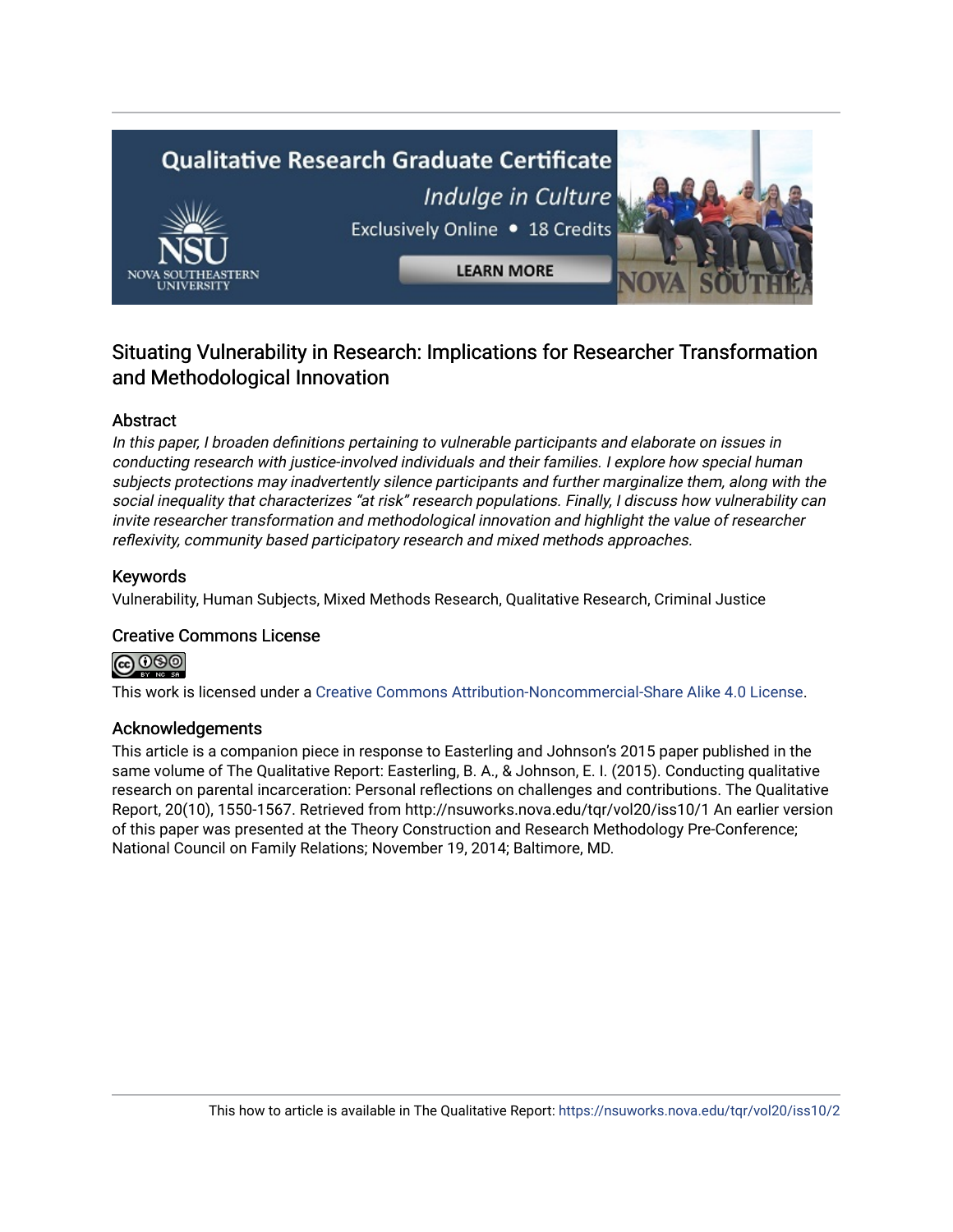

### **Situating Vulnerability in Research: Implications for Researcher Transformation and Methodological Innovation**

### Joyce A. Arditti Virginia Tech, Blacksburg, Virginia, USA

*In this paper, I broaden definitions pertaining to vulnerable participants and elaborate on issues in conducting research with justice-involved individuals and their families. I explore how special human subjects protections may inadvertently silence participants and further marginalize them, along with the social inequality that characterizes "at risk" research populations. Finally, I discuss how vulnerability can invite researcher transformation and methodological innovation and highlight the value of researcher reflexivity, community based participatory research and mixed methods approaches. Keywords: Vulnerability, Human Subjects, Mixed Methods Research, Qualitative Research, Criminal Justice*

In their paper in this issue describing the challenges of conducting qualitative research with vulnerable families, Beth Easterling and Elizabeth Johnson (2015) have done us a service by drawing our attention to the complexities of research with justice-involved individuals and their family members. They focus on the strengths of phenomenological research methods, and challenges to gaining access to vulnerable populations. Perhaps the most unique contribution of their paper involves their suggestions regarding how best to bring a flexible and compassionate approach to the research process. I am greatly appreciative of their thoughtful efforts to study the incarcerated and their kin and advance family theory and methodology in this area. I would like to elaborate on two central issues I believe are related to Easterling and Johnson's paper: 1) the definition of vulnerability and what it implies and 2) how vulnerability impacts the research process. I believe, as demonstrated by Easterling and Johnson in terms of the care they took in conducting phenomenological interviews, working with vulnerable participants makes us better researchers and inspires creative and innovative methodology.

### Situating Vulnerability in Research

Easterling and Johnson (2015) define vulnerable populations as groups requiring special accommodations, consideration and protections because of their vulnerable status. I would like to situate vulnerability as a factor that goes beyond the issue of whether an individual holds membership in a "protected class." How we define vulnerability is critical in developing responsive research practices and ultimately, empowering participants. Here I elaborate on issues pertaining to overprotection, social inequality, and marginalization.

*Overprotection can silence vulnerable participants.* Vulnerable status implies several things beyond the need for special human subjects protections. First, the equating of vulnerability with the need for special human subjects protection suggests that prisoners, like children, lack capacity and are not in a position to "decide for themselves" (Moser et al., 2004). Hence human subjects protections might help in terms of protecting the imprisoned from coercion and ensuring their rights via informed consent, but also hurt by contributing to the preexisting barriers inherent in studying institutionalized populations. Institutional environments are closed and protected from view— a situation that can obviously equate with less coercion from outsiders but render individuals invisible and subject to coercion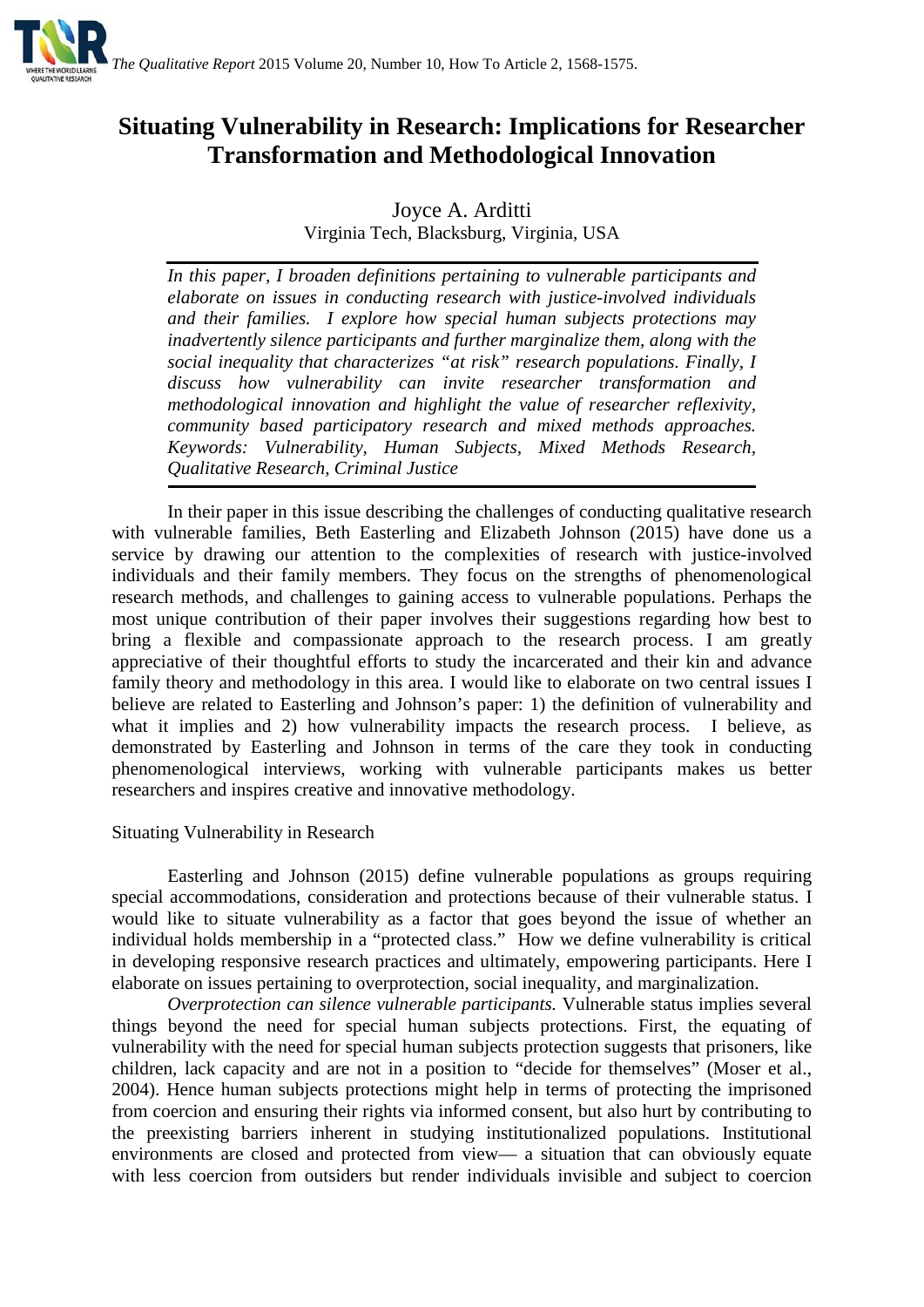within the very institutions they reside. A spirit of "overprotection" may inadvertently make research so onerous that participation in the research process on the part of prisoners, or similar classes of vulnerable participants, is discouraged.

This spirit of overprotection seems to be particularly obvious within the criminal justice system itself, in that researchers not only have to go through their respective universities for human subjects approval, but are also subject to state or federal institutional review and approval in order to gain access to secondary data or study participants. Review boards internal to the criminal justice system, which ideally are in place to enhance the research process and protect incarcerated persons, can also serve to obstruct the research process and increase the inaccessibility of offenders for outside research and programmatic efforts. Moreover, these same human subjects protections (e.g., informed consent) put in place for outside institutions that seek to conduct research, may not be utilized for research and assessment that is "in house" and conducted within prisons. In this manner, human subjects protections are inconsistently applied, may further serve to marginalize prisoners and their kin, and perpetuate their invisibility and silence. Human subjects provisions should clearly benefit the participant, ensure the trustworthiness and integrity of the research process, and also ensure participants have every opportunity to engage in research without coercion not only from both researchers, but from the institutions charged with their care or supervision.

*Vulnerability is often a result of social inequality*. Second, vulnerability implies that a group might be "at risk," that is, particularly disadvantaged along a range of socioeconomic indicators along with evidence of social inequality. Social inequality is typically reflected by the overrepresentation of a particular group of people with certain problems, lifestyle, or set of issues such as involvement in the child welfare or criminal justice system (Dunbar & Barth, 2007; Western & Pettit, 2010). This disproportionality translates into unequal patterns of goods, wealth, opportunities, rewards and punishments or burdens. Social inequality may connect with injustice (Dorling, 2011), and different social positions (e.g., one's occupation) or statuses (e.g., race and gender) (Grusky, 2001). Clearly, the vulnerability of the incarcerated goes beyond their need for special human subjects protections. The heart of their vulnerability involves their "intersectionality" in that prisoners, as well as other persons who comprise "vulnerable classes," are especially likely to hold multiple memberships in various stigmatized groups. The cumulative interplay of various axes of inequality (such as gender, race, and class) creates complex social locations that are more central to social experience than any of the axes of inequality considered singly. The fact that prisoners, and often their children, come from histories of intense risk, and are disproportionately poor individuals of color (Wildeman, 2009) reflects this intersectionality.

*Vulnerable groups are marginalized.* Third, vulnerable participants, particularly as it pertains to the highly stigmatized nature of criminal justice involvement, are not only typically disadvantaged in multiple ways, but they are *marginalized.* Marginalization is a process that sets justice-involved individuals, and by extension their families, apart from other classes of "vulnerable participants" such as pregnant women and children. It has been said that marginalization is the most "dangerous form of oppression" (Young, 1990, p. 53) for it is the process by which social inequality is constructed and perpetuated (Arnold, 1995). Marginalization occurs when people are systematically excluded from meaningful participation in economic, social, political, cultural and other forms of human activity that are normally available to members of a given community and society. Marginalized persons are thus disenfranchised and denied the opportunity to "fulfill themselves as human beings" (Jenson, 2000, p. 1). Clearly we can see this is the case with prisoners who are physically isolated, stripped of their power and citizenship, and experience disenfranchisement on multiple levels.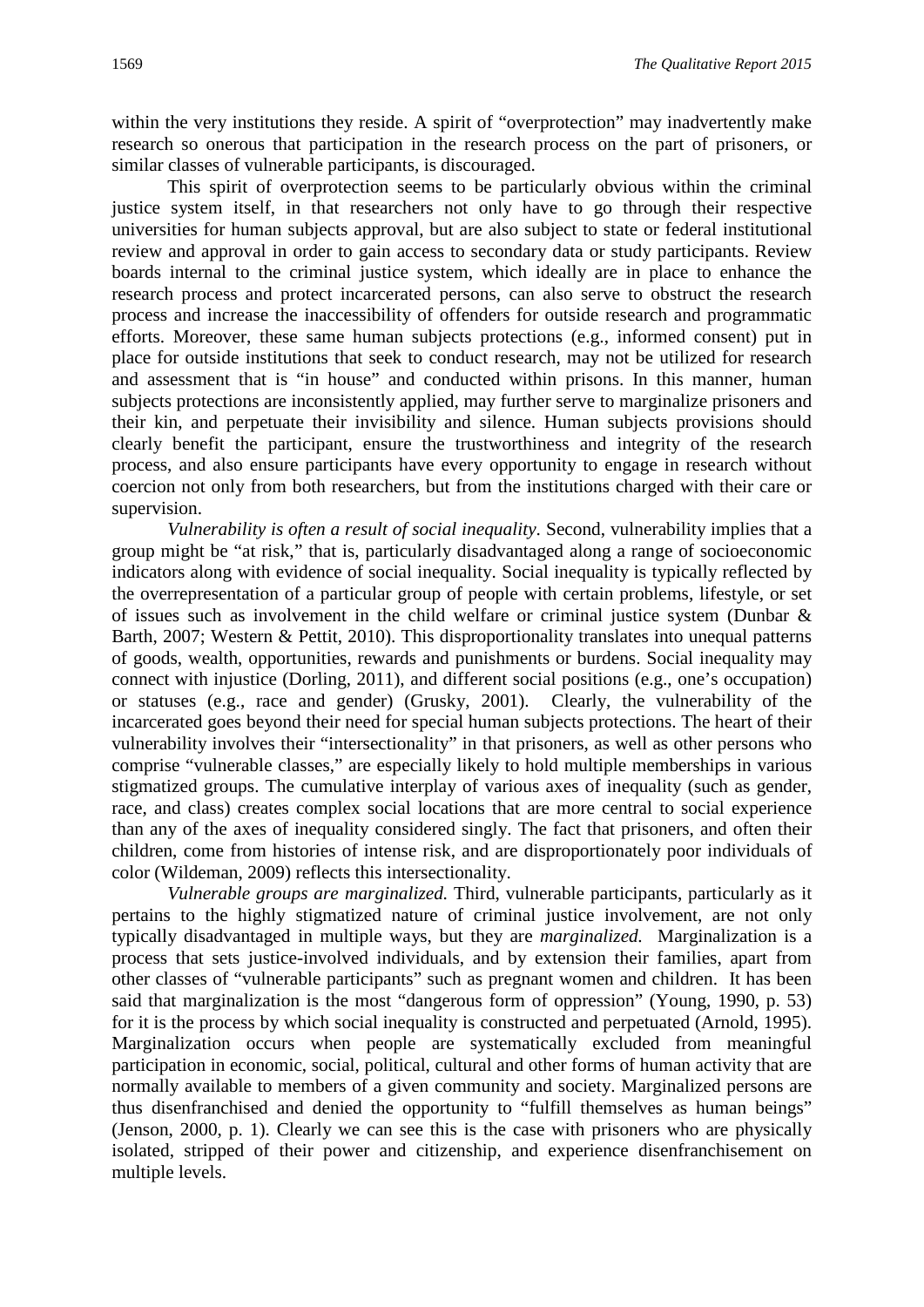Disenfranchisement is evident among other vulnerable groups, such as immigrants, that may not fit the human subjects definition of a protected class, but who are also not fully free. For example immigrants may pay taxes, but be prohibited from voting in elections. Engagement in the research process then becomes a critical pathway by which invisibility is broken. Moreover, the intersectionality that applies to vulnerable classes of participants forms a "matrix of domination," which can result in "marginalization within marginal groups" whose members are relegated to positions of *acute social invisibility* (Veenstra, 2011). Female prisoners are especially vulnerable given their intersectionality. In addition to being classified as felons and subject to structural disenfranchisement (e.g., loss of voting rights, loss of access to certain types of public resources) and stigma, incarcerated mothers are marginalized because of their motherhood, their drug use, their mental health difficulties, their color, and their poverty (Arditti, 2012). Similarly, it has been argued that bisexual and transgendered people may experience oppression within the queer community because their sexual identities are deemed invalid (van Eeden-Moorefield & Benson, 2015).

In sum, a rich definition of vulnerability exposes the shadow side of protection, acknowledges social inequality, and embodies nuanced processes pertaining to marginalization.

#### **Implications for Researcher Transformation and Methodological Innovation**

Vulnerability can be a catalyst for improving and strengthening methodology. It can also transform us as researchers in meaningful ways. The distinctions between quantitative and qualitative methodology become less important within the context of research aimed at vulnerable participants and I see this as a positive development. Easterling and Johnson are correct in terms of the inadequacies of quantitative research derived from secondary data sets to yield insightful information about family processes and resilience in justice-involved families. Perhaps the larger issue involves the need for systematic and rigorous work that transcends the qualitative/quantitative divide and responds to complexity and social inequality. Similar to assumptions pertaining to transformative research paradigms (e.g., Mertens, 2007), there is no need to "oversell" a qualitative approach or "put down" quantitative methods (Arditti, 2011) as both are needed to answer important questions about how parental incarceration impacts offenders, their children, and the family members that they leave behind. I elaborate here on how vulnerability inspires researcher transformation and methodological innovation.

*Vulnerability inspires a "Qualitative Consciousness."* As noted by the authors and other scholars working in these settings, working within prison settings requires adaptations on the part of researchers in order to comply with multiple regulations. Such adaptations can include not utilizing videotapes, audiotape or computer assisted technology in data collection, or being precluded from compensating participants due to prison or jail policy. Adaptations necessitated in our research due to human subjects protections and regulations pertaining to certain kinds of settings (such as prisons) are generally equated with *constraints* on the research process because it requires us to deviate from our "usual" or preferred protocols. However, participant vulnerability can encourage positive adaptations in how we design and conduct research. In short, it makes us better researchers. If in fact prisoners and their families are vulnerable, than the very activities and goals of research must reflect that vulnerability. Given the often prohibitive and stigmatized context of prison and jail settings, and families' experiences with those settings via visitation or other forms of contact, I have in previous articles discussed the need to bring a "qualitative consciousness" to the study of marginalized populations impacted by incarceration. Implicit in such an approach is the need to preserve "the perspective of those of whose human experience is being studied" (Byrne,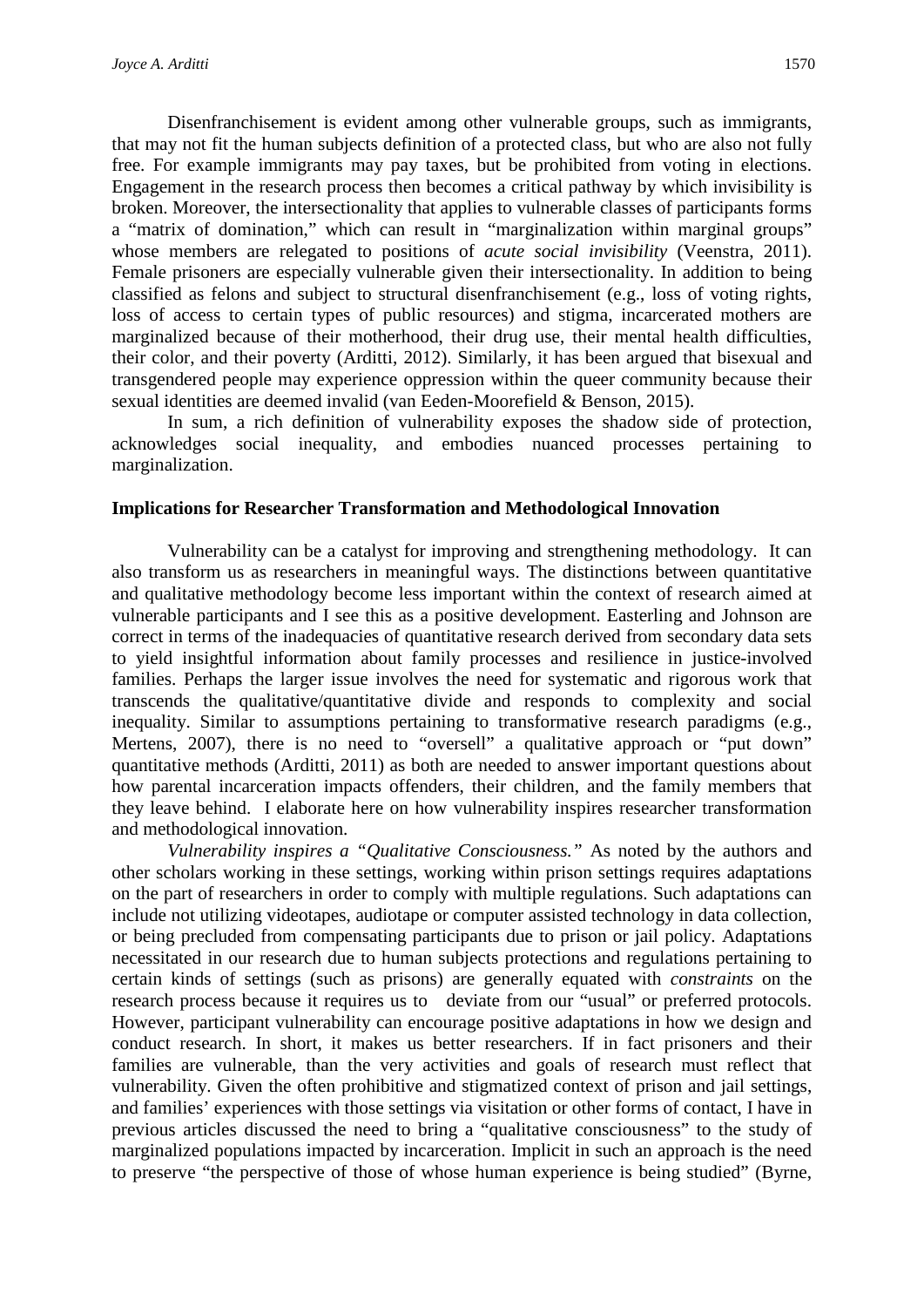2005, p. 226). Features of a qualitative consciousness broadly involve creating a trusting presence in the setting, equalizing power between the researcher and the researched, and exposing the place of values in scholarship (Arditti, Acock, & Day, 2005; Arditti, Joest, Lambert-Shute, & Walker, 2010).

The authors' phenomenologically-informed approach provides us with an excellent example of applying such a consciousness in research. I appreciated Easterling and Johnson's emphasis on researcher reflexivity and the retelling of the story of incarcerated motherhood, their attention to participants' voice, their use of flexible and sensitive interview practices, and their efforts to avoid close-ended "why" questions and focus on *how* participants experience their lives. Their work reflects characteristics of "productive" qualitative scholarship in that it is theoretically innovative, fosters empowerment and transformation, and is disseminated, despite barriers in the scholarly world pertaining to the publication of qualitative research (Arditti, 2011).

But beyond the value of allowing participants to tell their story, a qualitative consciousness invites researchers to reflect politically and possibly view their own lives differently as a result of the research experience. Fonow and Cook (1991) refer to this process as "emancipatory knowledge" because it involves the exposure of disadvantage and oppression—facets of experience characterizing many families impacted by incarceration along with other vulnerable populations as defined in the previous section. Research then, takes on a transformative quality—not only in terms of how it might emancipate or empower the participants, but also in terms of how researchers might evolve as a result of their experience engaging with their participants and the data derived from them.

*There is no avoiding the subjective: Vulnerability inspires emotion.* Unless someone is working with a secondary data set and quite detached from their data, any type of research that is "hands on" will be an opportunity to experience emotions and situate them in the research. Collecting data of any kind, whether it be observational field notes, quantitative survey data, or narrative interview data, within prison walls will likely bring researchers face to face with their own strong emotions. In a previous paper we contended that researcher emotions such as sadness and anger may be unavoidable in prison settings (Arditti et al., 2010). Quina and associates (2007) claimed that "trauma is inherent in corrections research" (p. 127) for all parties involved: the offender and his or her family, and the researchers studying offenders and their kin. It is likely that researchers who enter prison or jail settings, and by extension other stigmatized institutional environments or contexts of extreme disadvantage, may be disturbed by the setting and experiences they would learn about. These conditions give rise to "outlaw emotions"—conventionally unacceptable and intense feelings that often provide the first indication that something may be wrong (Ferrell, 2005; Jaggar, 1989). Outlaw emotions as they pertain to the research process could be construed as any emotion at all if we are to believe that researcher objectivity is both necessary and achievable.

Regardless of methodological approach, it would be far more realistic and useful to strive for an *awareness* of emotions rather than to be devoid of them completely. Emotions suggest we not only have stumbled upon something that might be wrong, but that we have come in contact with another's suffering, or perhaps, the collective "social suffering" of a vulnerable population. Social suffering implies many people are suffering together…and more importantly the "destiny effect from belonging to a stigmatized group" (Bourdieu, 1999, p. 64). Thus vulnerability among those we study makes us (i.e., we "researchers") vulnerable too and rightly so. *Our own vulnerability,* in the form of our emotional response to human suffering, can be a catalyst to make us better researchers. Emotions can serve as an "energy source to fuel a line of inquiry, research, and intervention aimed at justice-involved families" (Arditti et al., 2010, p. 1407) or by extension, other vulnerable classes of research participants.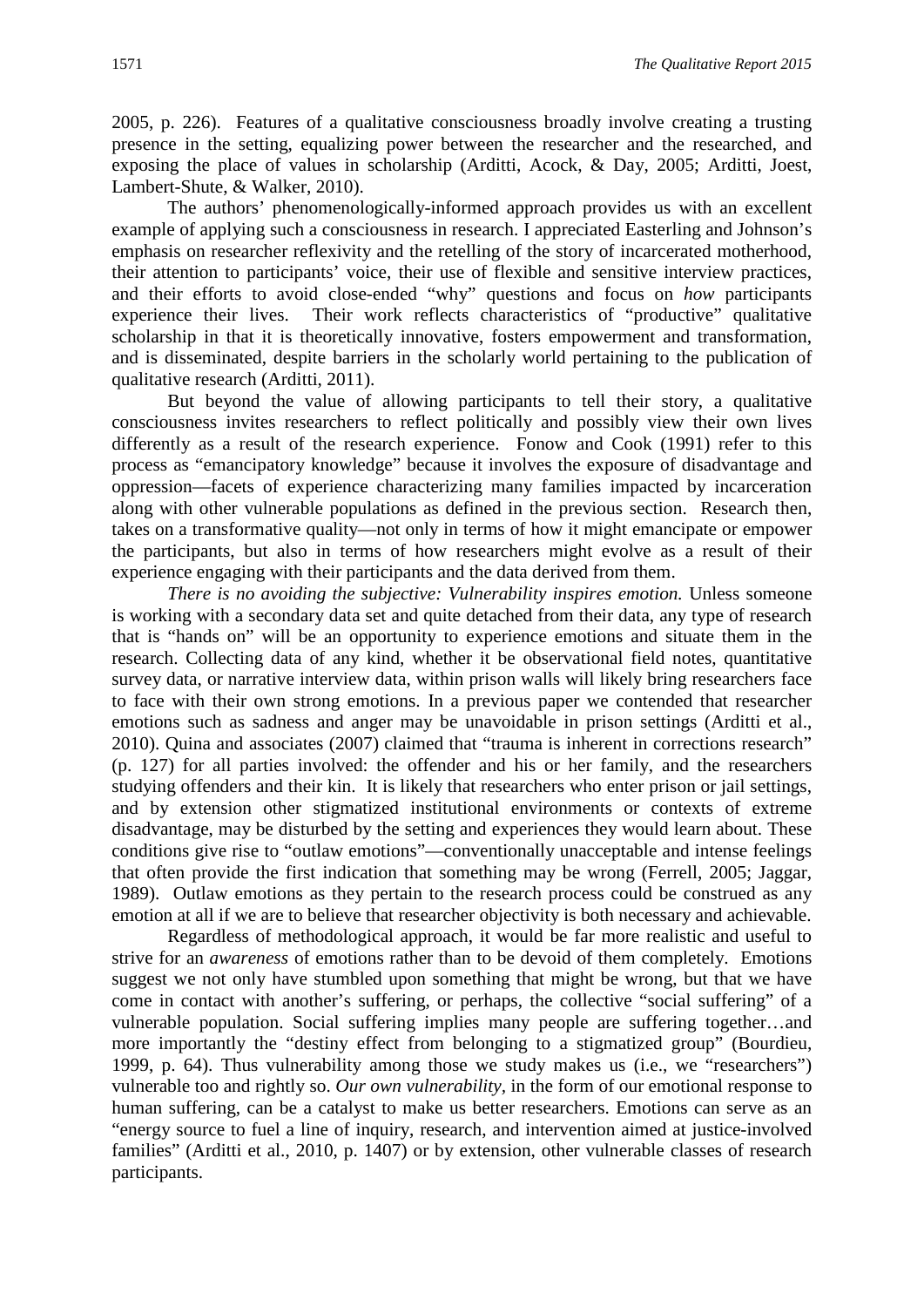*Vulnerability inspires innovation in family research: Promising approaches.* Easterling and Johnson's rich description of their phenomenological research demonstrates how vulnerable populations inspire thoughtful and creative approaches to studying families. Their willingness to adapt their open-ended interview questions and follow the lead of their participants reflects an iterative process rooted in the authors' desire to truly understand their participants and give them voice. However, simply because a method is qualitative does not mean there is not room for further innovation and sensitivity to the needs of vulnerable groups. Here I highlight two other approaches that are highly applicable to research with vulnerable participants: Community-Based Participatory Research (CBPR) and mixed methods research.

Advocates of CBPR see this approach as taking the next step: from doing research "on" participants, to doing research "with" participants. From this perspective, research on vulnerable populations should seek not only to understand, but to *empower* (Olshansky, 2008). CBPR is seen as the most appropriate type of research for addressing the needs of vulnerable populations because it involves participants as co-researchers who are directly and actively involved in the research process and developing solutions to community difficulties. CBPR also fosters trust—often a critical issue in studying populations impacted by poverty or those who mistrust government and institutional entities (e.g., Native American populations; Holkup, Tripp-Reimer, Salois, & Weinert, 2004; Latino immigrant populations: Baumann, Rodríguez, & Parra-Cordona, 2011). An explicit goal of CBPR is to help those who are vulnerable eliminate oppressive situations and conditions contributing to their marginalization. CBPR's focus on existing strengths and the promotion of social equality is helpful both to the researched and researchers. However, CBPR is not without its challenges. For example, CBPR requires a great deal of time, resources, and raises ethical concerns pertaining to confidentiality, the sharing of data, and randomization (Holkup et al., 2004, Mertens, 2007). Like any methodology, CBPR has its limits—particularly among imprisoned populations who may be severely constrained in terms of how much change they can make in their family relationships and environments.

The utilization of mixed methods research is also an innovative response to conducting research with vulnerable populations because it necessitates the inclusion of some type of qualitative research methodology. Applying a qualitative consciousness to the research we conduct can transcend methodological boundaries, and also join them together by emphasizing a more integrative approach to the study of family problems and difficulties that impact vulnerable populations. Lopez and colleagues (2013) discuss the unique challenges of HIV/AIDS research and conducting studies of injection drug users (IDUs) because of the legal sanctions and cultural stigmas surrounding IDU. These challenges, along with the historic mistrust of researchers and outsiders by many urban poor populations has prompted epidemiology and related disciplines to innovate in order to improve "the documentation of inner-city drug users who are often labeled as hidden or hard-to-reach" (Lopez, Bourgois, Wenger, Lorvick, Martinez, & Kral, 2013, p. 101). Such innovation involves incorporating a much stronger and flexible qualitative component in mixed method research projects that seizes strategic opportunities to document unexpected and contradictory findings along with interdisciplinary collaboration. (Lopez et al., 2013).

More clearly bringing in the "mixed" of mixed methods can manifest in an array of ways such as engaging in ethnographic study that is later used to generate and test hypotheses, developing creative data triangulation strategies, or introducing a novel variable into a study that is first generated by quantitative methods and then explored in depth via qualitative interviewing and observational study (Lopez et al., 2013). In short, mixed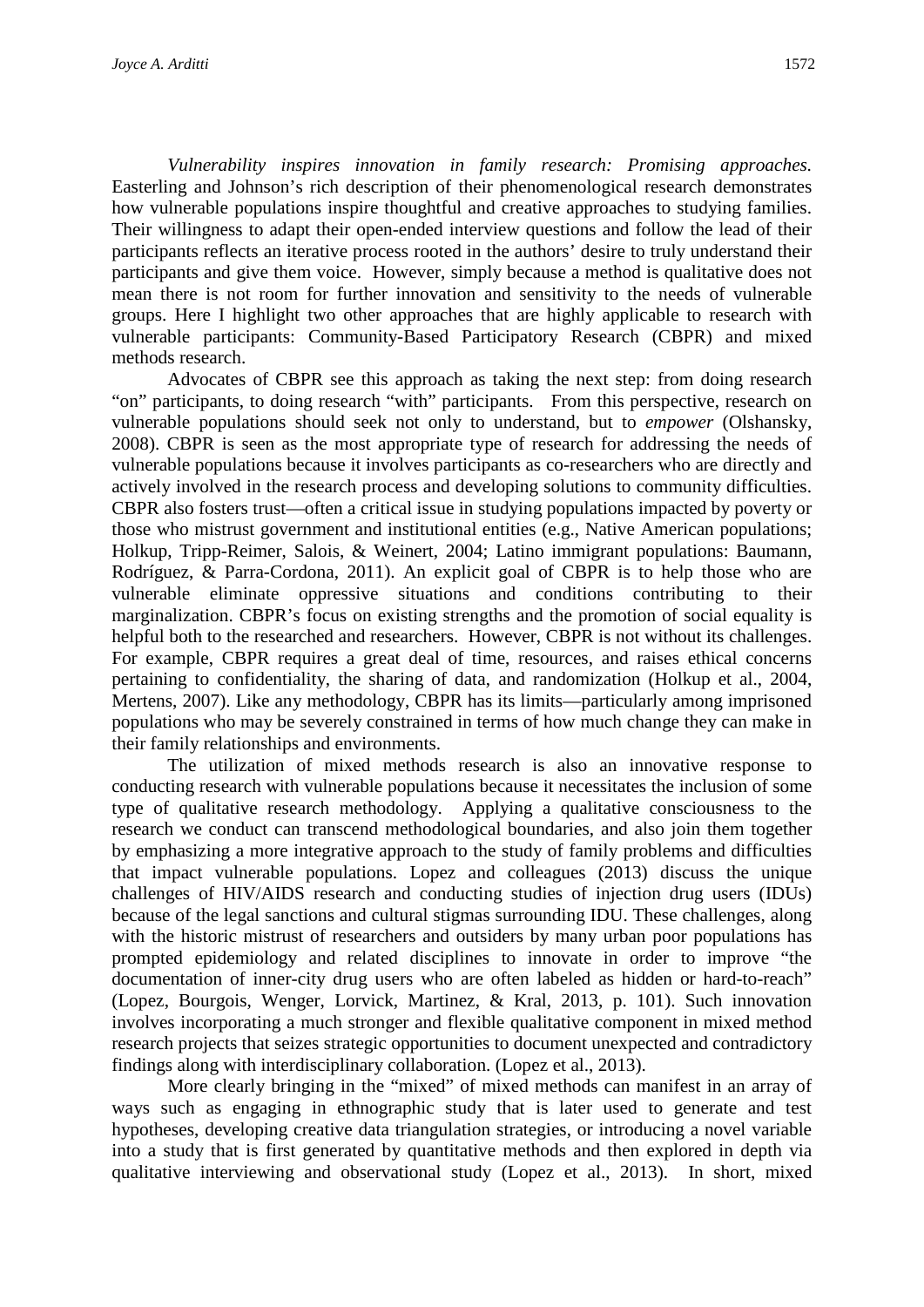methods are seen as preferred when working with vulnerable populations because they potentially address power issues by allowing for a qualitative dialogue throughout the research process. Mixed methods are believed to encourage an "avenue of trust" between ourselves and those we study, contribute to our understanding of social inequality, and provide a framework and approach for working toward social justice and the enhancement of human rights (Mertens, 2007).

In conclusion, broad definitions of vulnerability highlight social inequality and injustice as it impacts those we study as well as draw our attention to our own vulnerability as researchers. Human subjects protocols and research methodology must be responsive to the intersectionality that characterizes the most vulnerable members of society and the strong emotional responses research with vulnerable populations may evoke among researchers. Vulnerability inspires transformations in the research process brought about by researcher reflexivity, methodological approaches that seek to build trust and address power differentials in family and society, and through the development and use of research strategies that transcend traditional boundaries and yield new understandings about family difficulties and human suffering.

#### **References**

- Arditti, J. A. (2012). *Parental incarceration and the family: Psychological and social effects of imprisonment on children, parents, and care-givers*. New York, NY: NYU Press.
- Arditti, J. A. (2011, November). *On being a productive qualitative family scholar*. Presentation sponsored by the Qualitative Family Research Network, National Council on Family Relations, Orlando, Florida.
- Arditti, J. A., Acock, A., & Day, R. (2005). Incarcerated fathers and non-incarcerated family members. In V. Bengston, A. Acock, K. Allen, P. Dilworth-Anderson, & D. Klein (Eds.), *Sourcebook of family theories and methods: An interactive approach* (pp. 352- 356). Thousand Oaks, CA: Sage.
- Arditti, J. A. Joest, K. S., Lambert-Shute, J., & Walker, L. (2010). The role of emotions in fieldwork: A self-study of family research in a corrections setting. *The Qualitative Report, 15,* 1387-1414. Retrieved from http://nsuworks.nova.edu/tqr/vol15/iss6/4
- Arnold, J. (1995). Social inequality, marginalization, and economic process. In T. D. Price & G. M. Feinman (Eds.), *Foundations of social inequality* (pp. 87–103). New York, NY: Plenum.
- Baumann, A., Rodríguez, M. D., & Parra-Cardona, J. R. (2011). Community-based applied research with Latino immigrant families: Informing practice and research according to ethical and social justice principles. *Family Process, 50*, 132-148.
- Bourdieu, P. (1999). *The weight of the world: Social suffering in contemporary society.* Stanford, CA: Stanford University Press.
- Byrne, M. (2005). Conducting research as a visiting scientist in a women's prison. *Journal of Professional Nursing, 21*, 223-230.
- Dorling, D. (2011). *Injustice: Why social inequality persists*. Portland, OR: The Policy Press.
- Dunbar, K., & Barth, R. (2007). *Racial disproportionality, race disparity, and other race related findings in published works derived from the National Survey of Child and Adolescent Well-Being*. Casey Family Programs. Retrieved from [http://www.aecf.org/~/media/Pubs/Topics/Child%20Welfare%20Permanence/Other/R](http://www.aecf.org/%7E/media/Pubs/Topics/Child%20Welfare%20Permanence/Other/RacialDisproportionalityRaceDisparityandOther/Dunbar%20Barth%20Racial%20Disparity%20report%2012808.pdf) [acialDisproportionalityRaceDisparityandOther/Dunbar%20Barth%20Racial%20Dispa](http://www.aecf.org/%7E/media/Pubs/Topics/Child%20Welfare%20Permanence/Other/RacialDisproportionalityRaceDisparityandOther/Dunbar%20Barth%20Racial%20Disparity%20report%2012808.pdf) [rity%20report%2012808.pdf](http://www.aecf.org/%7E/media/Pubs/Topics/Child%20Welfare%20Permanence/Other/RacialDisproportionalityRaceDisparityandOther/Dunbar%20Barth%20Racial%20Disparity%20report%2012808.pdf)
- Easterling, B. A., & Johnson, E. I. (2015). Conducting qualitative research on parental incarceration: Personal reflections on challenges and contributions. *The Qualitative*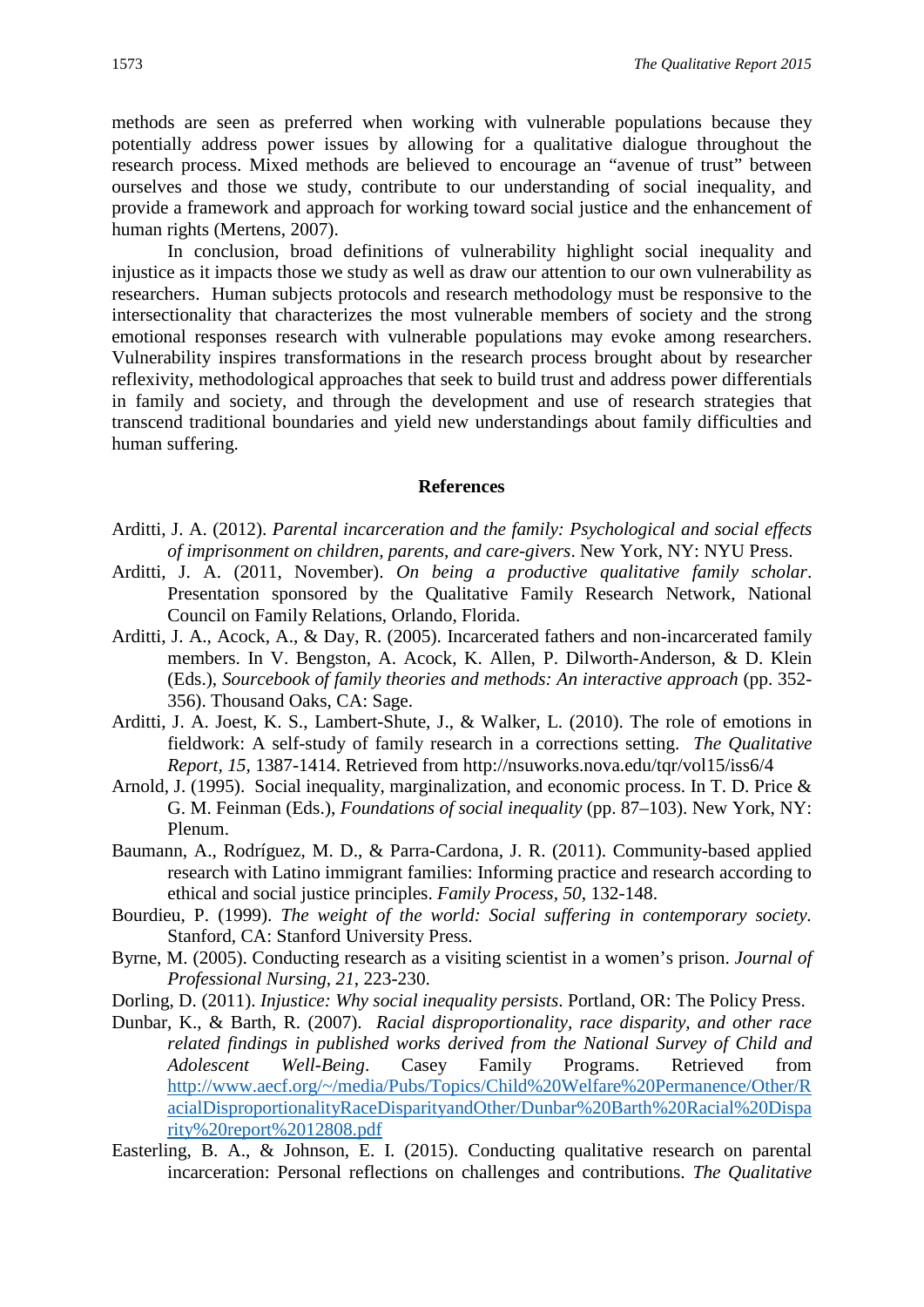*Report.* 20(10), 1550-1567. Retrieved from http://nsuworks.nova.edu/tqr/vol20/iss10/1

- Ferrell, B. (2005). Ethical perspectives on pain and suffering. *Pain Nursing Management, 6*, 83-90.
- Fonow, M., & Cook, J. (1991). *Beyond methodology: Feminist scholarship as lived research*. Bloomington, IN: Indiana University Press.
- Grusky, D. B. (Ed.). (2001). *Social stratification: Class, race, and gender in sociological perspective* (2nd ed.). Boulder, CO: Westview.
- Jaggar, A. M. (1989). Love and knowledge: Emotion in feminist epistemology. In A. Garry & M. Pearsall (Eds.), *Women, knowledge, and reality* (pp. 129-157). Boston, MA: Unwin Hyman.
- Jenson, J. (2000). Thinking about marginalization: What, who, and why. *Canadian Policy Research Networks Inc. (CPRN)-Backsgrounder: Thinking about marginalization (Web version)*. Retrieved from [http://www.cprn.org/documents/15746\\_en.pdf](http://www.cprn.org/documents/15746_en.pdf)
- Lopez, A., Bourgois, P., Wenger, L., Lorvick, J., Martinez, A., & Kral, A. (2013). Interdisciplinary mixed methods research with structurally vulnerable populations: Case studies of injection drug users in San Francisco. *International Journal of Drug Policy, 24,* 101-109.
- Mertens, D. (2007). Transformative paradigm: Mixed methods and social justice. *Journal of Mixed Methods Research, 1,* 212-225.
- Moser, D. J., Arndt, S., Kanz, J. E., Benjamin, M. L., Baylees, J. D., Reese, R. L.,… Flaum, M. A. (2004). Coercion and informed consent in research involving prisoners. *Comprehensive Psychiatry, 45*, 1-9.
- Olshansky, E. (2008). The use of community-based participatory research to understand and work with vulnerable populations. In M. De Chesnay & B. Anderson (Eds.), *Caring for the vulnerable* (2<sup>nd</sup> ed., pp. 269-276). Sudbury, MA: Jones and Bartlett Publishing Company.
- Quina, K., Varna Garis, A., Stevenson, J., Garrido, M., Brown, J., Richman, R.,… Mitchell, K. (2007). Through the bullet-proof glass: Conducting research in prison settings*. Journal of Trauma & Dissociation, 8*(2), 123-139.
- van Eeden-Moorefield, B., & Benson, K. (2015). We're here, we're queer, and we count: Perspectives on Queer families. In J. A. Arditti (Ed.), *Family problems: Stress, risks, and resilience* (pp. 17-32). Malden MA: Wiley-Blackwell
- Veenstra, G. (2011). Race, gender, class, and sexual orientation: Intersecting axes of inequality and self-rated health in Canada. *International Journal for Equity in Health, 10*(3).
- Western, B., & Pettit, B. (2010, Summer). Incarceration and social inequality. *Daedalus,* 8- 19.
- Wildeman, C. (2009). Parental imprisonment, the prison boom, and the concentration of childhood disadvantage*. Demography, 46, 265-280.*
- Young, I. M. (1990). *Justice and the politics of difference*. Princeton, NJ: Princeton University Press.

### **Author Note**

Joyce A. Arditti is Professor of Human Development at Virginia Tech. She received her doctorate in Family Studies from the University of North Carolina, Greensboro. Her research interests include family disruption, parent-child relationships in vulnerable families, and public policy. Her scholarship is recognized nationally and abroad and she has published numerous empirical and review articles in therapy, human services, family studies, and